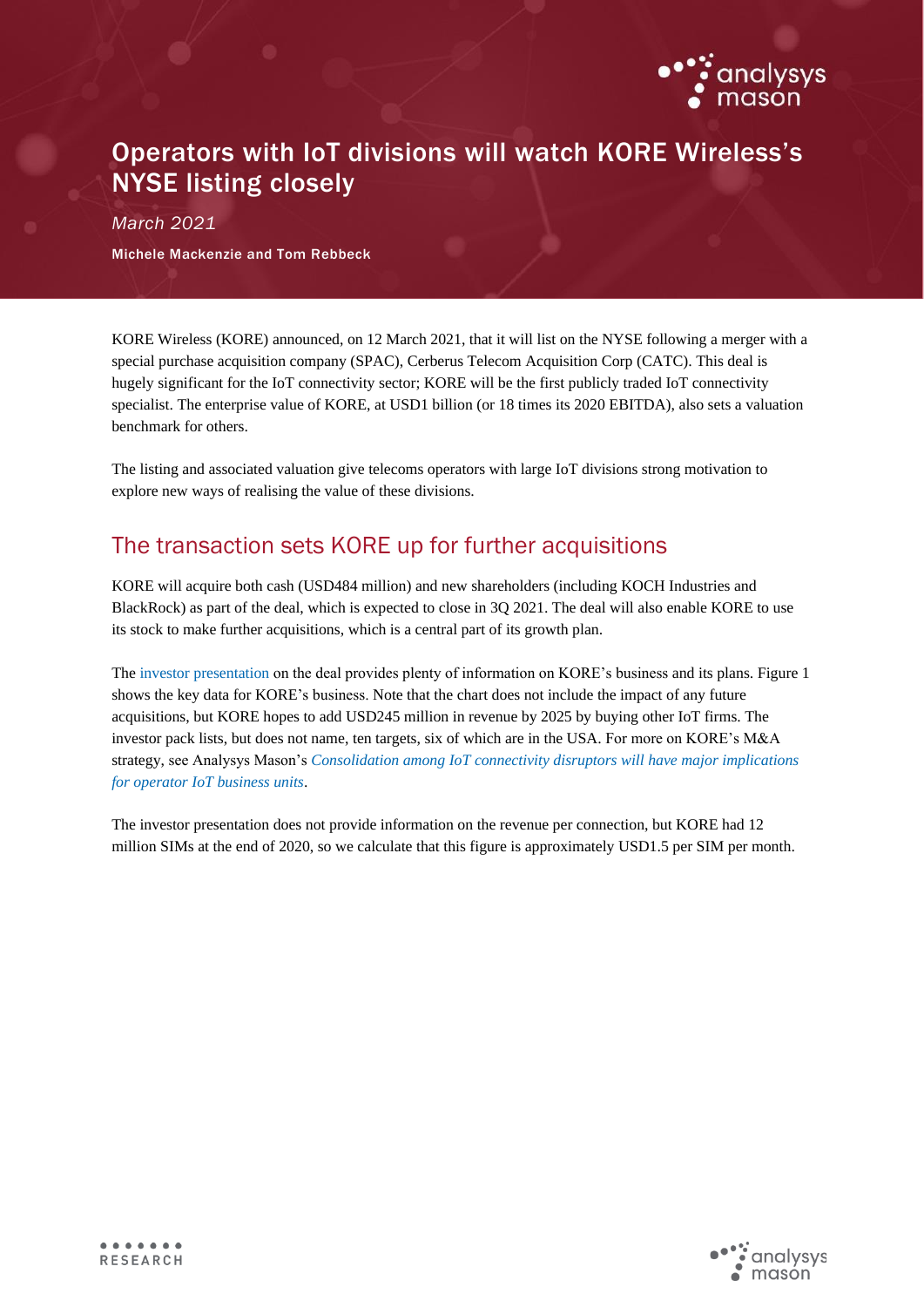

*Figure 1: Past and forecast financial performance, KORE, 2018–2025 (P = provisional, F = forecast)* 

Source: KORE, 2021

The following points stand out.

- Total revenue has grown only slightly in the past 3 years (from USD200 million in 2018 to USD207 million in 2020). We explore the breakdown of this revenue below.
- KORE is hoping for rapid growth in the future: it forecasts that revenue will double between 2020 and 2025, at a CAGR of 15%.
- Gross profit and EBITDA are also increasing slowly. The figures for 2019 and 2020 for both measures were almost identical.
- The implied EBITDA multiple for 2020 is 18. Other IoT MVNOs have changed owners for similar multiples. This figure will fall to 15 in 2022 and 7 in 2025 if KORE achieves its plan of sharply increasing its EBITDA and EBITDA margin, from 28% in 2022 to 34% in 2025. For comparison, a typical telecoms operator in a developed market trades at an EBITDA multiple of around 6–7.

## KORE's forecasts for IoT Solutions revenue look ambitious

KORE has split its business into the following three categories.

• **Connectivity** (described by KORE as connectivity-as-a-service (CaaS)). This encompasses the ongoing connectivity revenue for its business, including that from connectivity management. KORE is hoping to grow the revenue in this category from USD138 million in 2020 to USD246 million in 2025. This gives a CAGR of 12%, which is slightly higher than the 2018–2020 CAGR of 10%.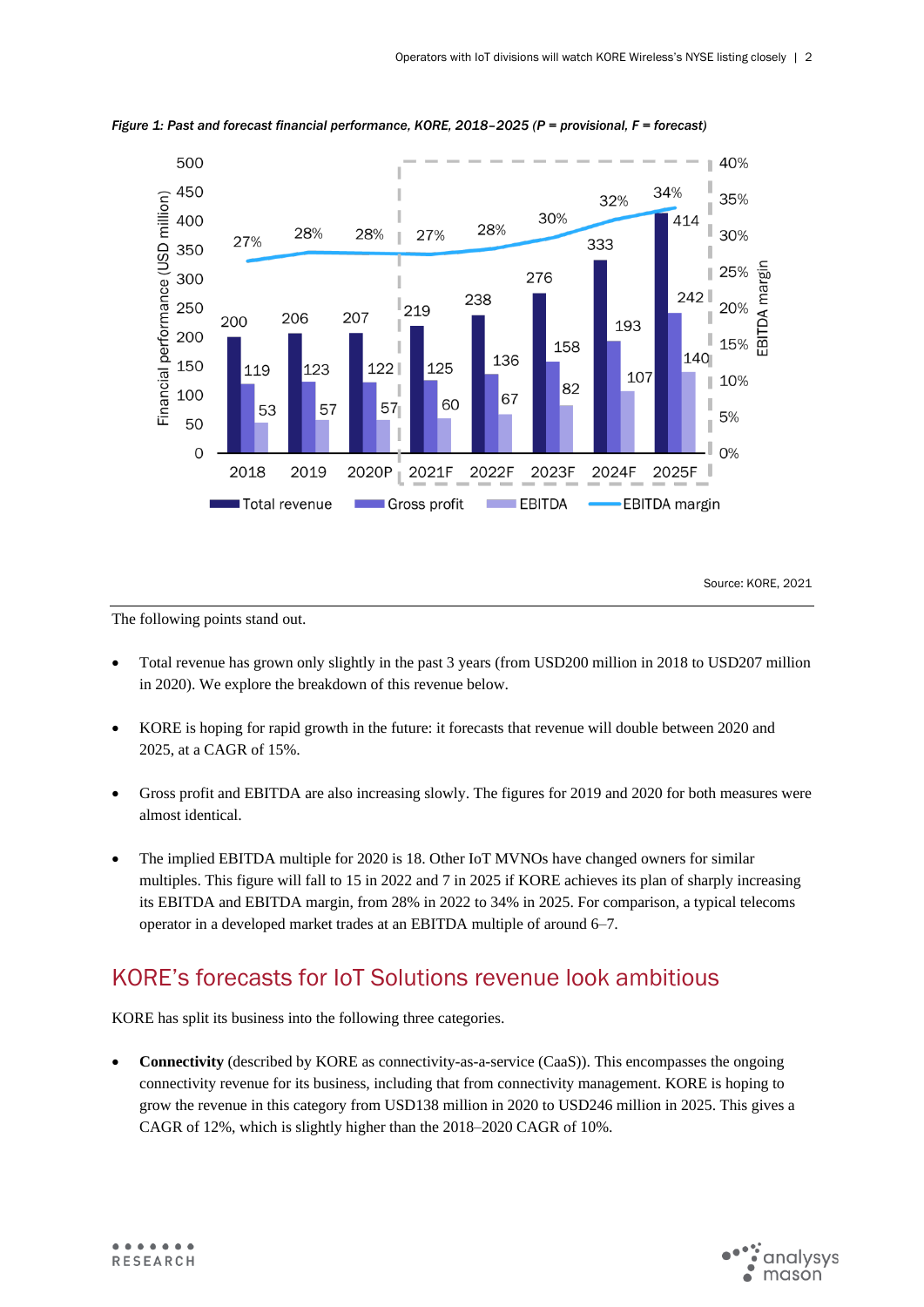- **IoT Solutions** (including device management, security and location-based services). KORE forecasts that its IoT Solutions revenue will grow from USD48 million in 2020 to USD168 million in 2025. The forecast CAGR of 28% is significantly higher than the 2018–2020 CAGR of 10%. IoT Solutions accounted for 23% of the total revenue in 2020; this share is forecast to grow to 41% by 2025. We assume that this category will also include products for vertical markets and private networks (for which it is developing a solution). KORE is aiming to generate USD300 million in connected healthcare revenue in 2025, though this would presumably come from acquisitions as well as existing assets.
- **One time churn.** This includes the revenue from contracts that have not been renewed (a legacy of past acquisitions of Raco and Wyless). These contracts were worth USD46 million in 2018, but this will decline to zero by 2023. The category is an unusual one, and KORE will need to explain to potential investors how these One time churn figures differ from standard churn.

KORE presumably hopes to make its revenue performance in the Connectivity and IoT Solutions categories look stronger by separating the impact of 'one-time churn' (Figure 2). However, it expects a significant improvement in the combined Connectivity and IoT Solutions business lines, even when the One time churn numbers are excluded. Indeed, annual revenue growth for Connectivity and IoT Solutions is forecast to be 17% during 2020–2025, compared to 10% between 2018 and 2020.



*Figure 2: Revenue by category, KORE, 2018–2025 (P = provisional, F = forecast)* 

Source: KORE, 2021

## The KORE listing could have a wide-reaching impact on the market

The KORE NYSE listing will have implications for more companies than just KORE itself. KORE will be the first listed company that looks like the IoT division of a telecoms operator and will get close attention from such players as a result.